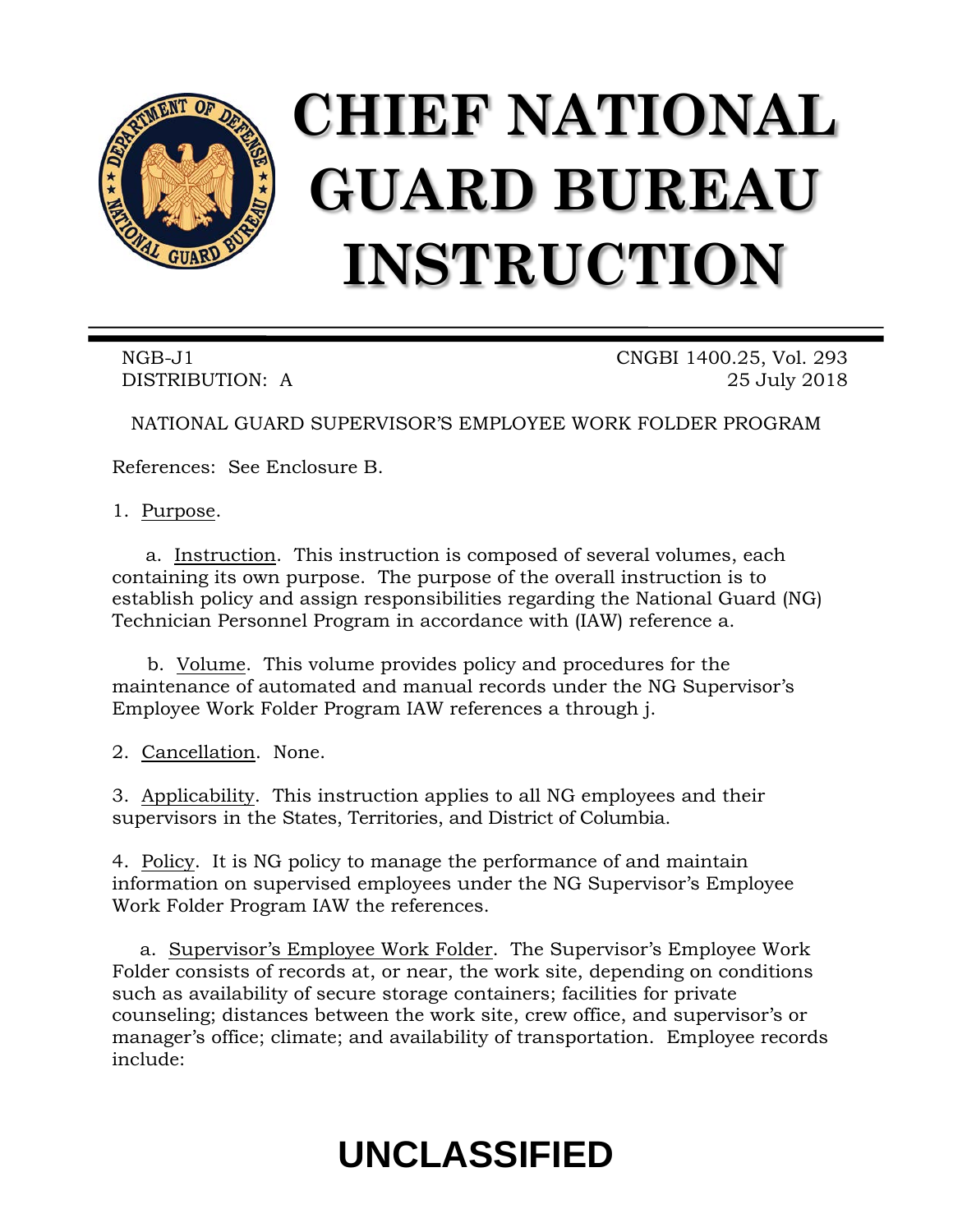$\boxed{\bigcirc}$ 

(1) Supervisor's Employee Brief. Generated by the Defense Civilian Personnel Data System with appointment action or as required.

(2) Performance-Related Records. Maintain performance-related records for no more than three years, unless otherwise required by law or policy (that is, litigation hold). Records include critical elements, ratings of record, records to track performance, documents concerning reconsideration or appeal of performance-related matters, performance improvement plans, and memoranda or notations of performance counseling.

(3) Conduct-Related Records. Maintain conduct related records in accordance with applicable law and policy. Only letters of reprimand contain specific disposition dates. Maintain letters of reprimand for one to three years, unless circumstances or applicable collective bargaining agreements (CBAs) require other timeframes. Supervisors do not need to keep copies of adverse action records once the action is complete. Notations on the Supervisor's Employee Brief are sufficient.

(4) Leave Schedules. Ensure timely use of annual leave by maintaining leave schedules.

(5) Forms and Correspondence. Keep copies of correspondence or forms related to training until training is completed or no longer relevant based upon a good faith determination by the supervisory chain of command. Keep copies of Standard Form (SF) 52, "Request for Personnel Action."

c. Safeguarding and Disposition. Dispose of a Supervisor's Employee Work Folder when:

(1) A supervisor leaves the organization. Retain the Supervisor's Employee Work Folder for the gaining supervisor.

(2) An employee moves to a different organization at the same work location. The losing supervisor sends the complete, up-to-date Supervisor's Employee Work Folder to the gaining supervisor.

(3) An employee is transferred to another NG State, servicing Human Resource Office (HRO), or agency. Destroy the losing Supervisor's Employee Work Folder after 90 days unless otherwise required by law, regulation, or policy.

(4) An employee is separated for any reason other than entrance into military service or an adverse action. Destroy the losing Supervisor's Employee Work Folder after 90 days unless otherwise required by law, regulation, or policy.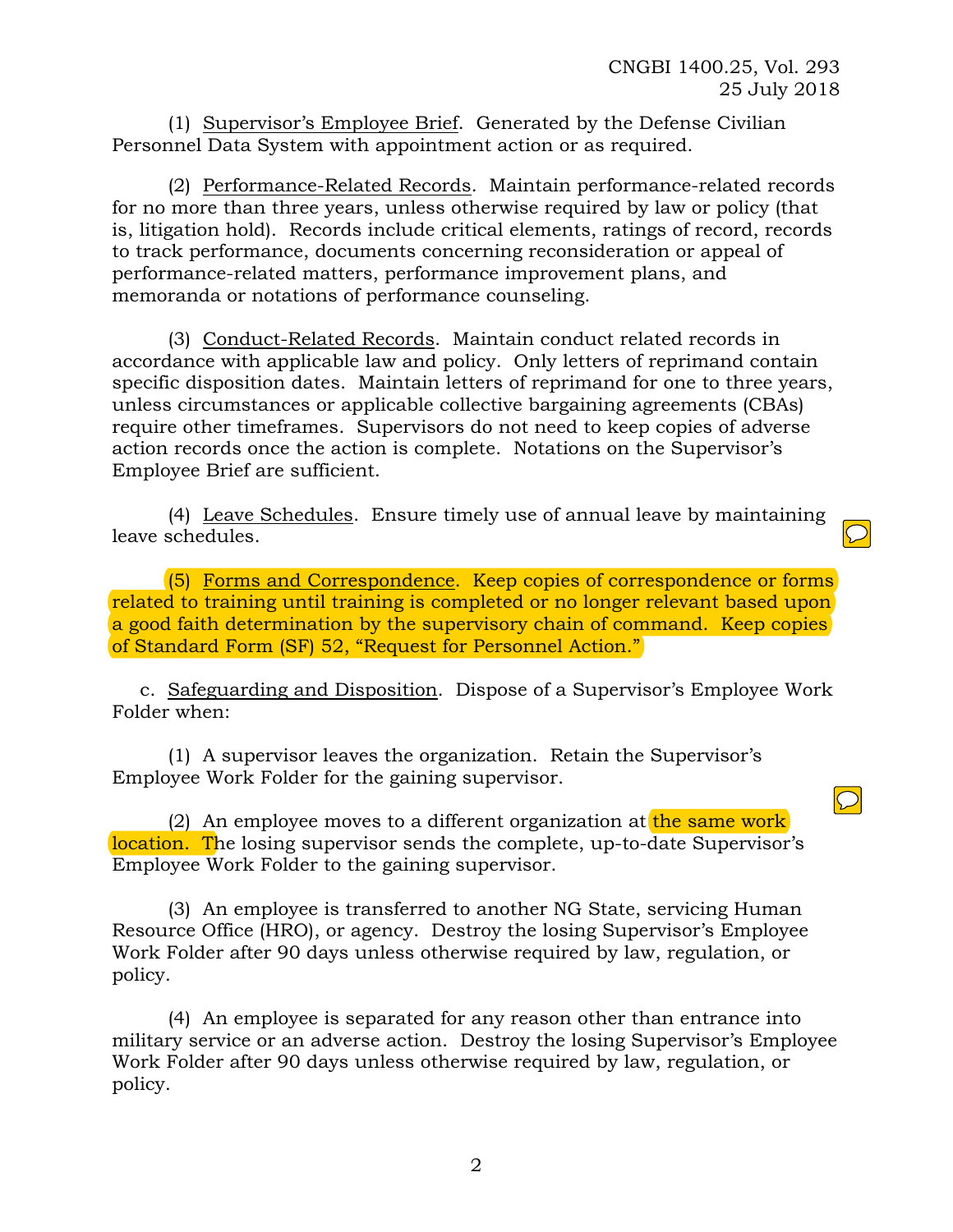(5) An employee retires from Federal civilian service. The employee may review and retain a copy of his or her folder before the Supervisor's Employee Work Folder is destroyed.

(6) An employee is separated as a result of an adverse action. The Employee Brief and any supporting documents contained in the Supervisor's Employee Work Folder are destroyed when all deadlines have passed for a potential grievance, Merit System Protection Board appeal, Alternative Dispute Resolution proceeding, Equal Employment Opportunity complaint, or unfair labor practice charge. HRO and Judge Advocate General (JAG) advice should be obtained before destruction. Management must verify there are no pending litigation holds or administrative actions prior to destruction.

d. Reprimands. Unless otherwise specified in a CBA, destroy reprimands and oral admonishments maintained in the Supervisor's Employee Work Folder after two years from date of notice of decision to reprimand or for oral admonishment unless the records are subject to a litigation hold or some other administrative discovery process (that is, pursuant to an Equal Employment Opportunity complaint, Merit System Protection Board Appeal, grievance, or unfair labor practice charge).

e. Admonishment. The supervisor will state the date on which the admonition and reply will be expunged, absent continuation or repetition of the misconduct.

f. Civilian Personnel Position Descriptions. Documents required for the position (for example, copies of licenses, professional accreditation, certificates documenting proficiency with equipment or tools used) may be retained until updated.

g. Awards. Copies of documents supporting an award or commendation may be kept until an action is completed.

h. Prohibited Records. Prohibited records include items in Table 1. These records cannot be maintained in the Supervisor's Employee Work Folder.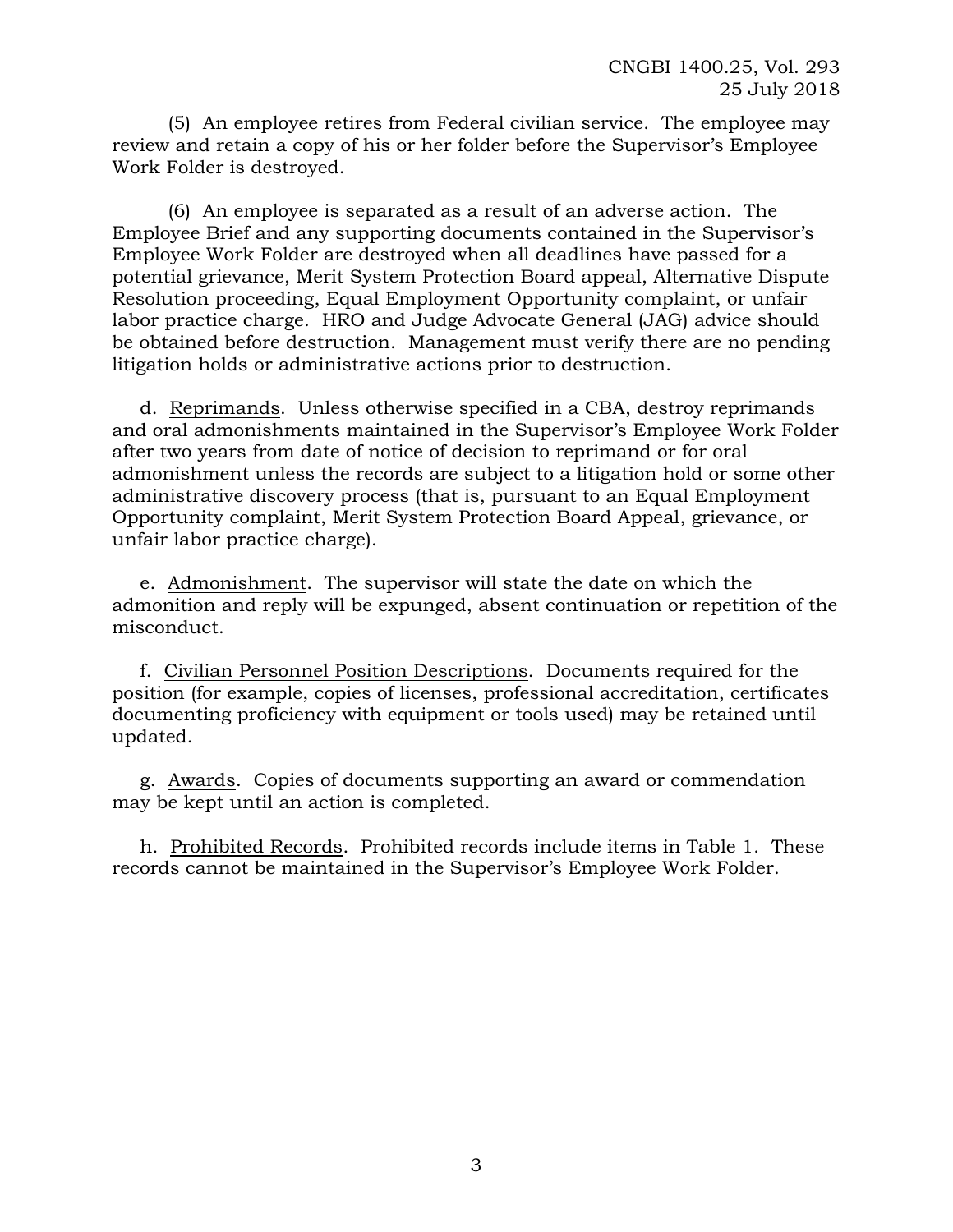#### **PROHIBITED RECORDS**

| Copies of SF 50, "Notice of Personnel Action," once the Supervisor's Employee |
|-------------------------------------------------------------------------------|
| Brief has been posted                                                         |
| Security investigative records or reports                                     |
| Pre-employment vouchers or telephone inquiry notations                        |
| Letters of indebtedness                                                       |
| Medical records, including injury compensation forms                          |
| SF 181, "Ethnicity and Race Identification"                                   |
| SF 256, "Self-identification of Disability"                                   |
| Photographs of personnel                                                      |
| Ancillary training certificates                                               |
| Résumés                                                                       |

#### **Table 1.** Prohibited Records

i. Other Authorized Records. Supervisors should review local CBAs to determine whether there are additional restrictions on the type of records that may be maintained in the Employee Work Folder for bargaining unit employees. Personal notes maintained as memory aids are not considered official agency records and are not subject to the Privacy Act because they are:

- (1) Retained for the personal use of the supervisor.
- (2) Retained or discarded solely as the supervisor sees fit.
- (3) Not circulated or shown to anyone else.
- 5. Definitions. None.
- 6. Responsibilities. See Enclosure A.

7. Summary of Changes. This is the initial publication of CNGBI 1400.25, Vol. 293.

8. Releasability. This instruction is approved for public release; distribution is unlimited. Obtain copies through <www.ngbpdc.ngb.army.mil>.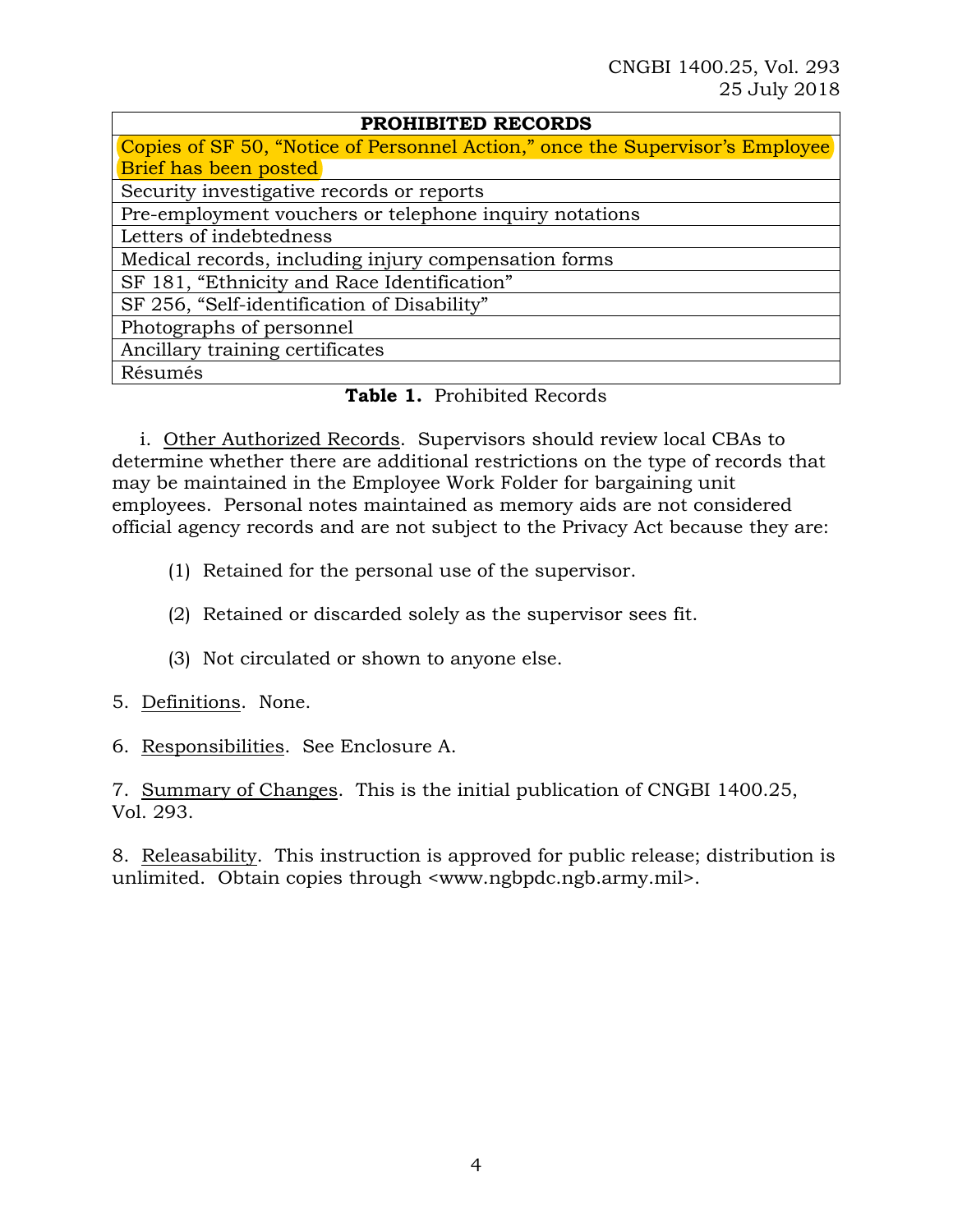CNGBI 1400.25, Vol. 293 25 July 2018

9. Effective Date. This instruction is effective upon publication and must be reissued, canceled, or certified as current every five years.

**GYEL** 

General Chief, National Guard Bureau

Enclosures:

A -- Responsibilities B -- References

GL -- Glossary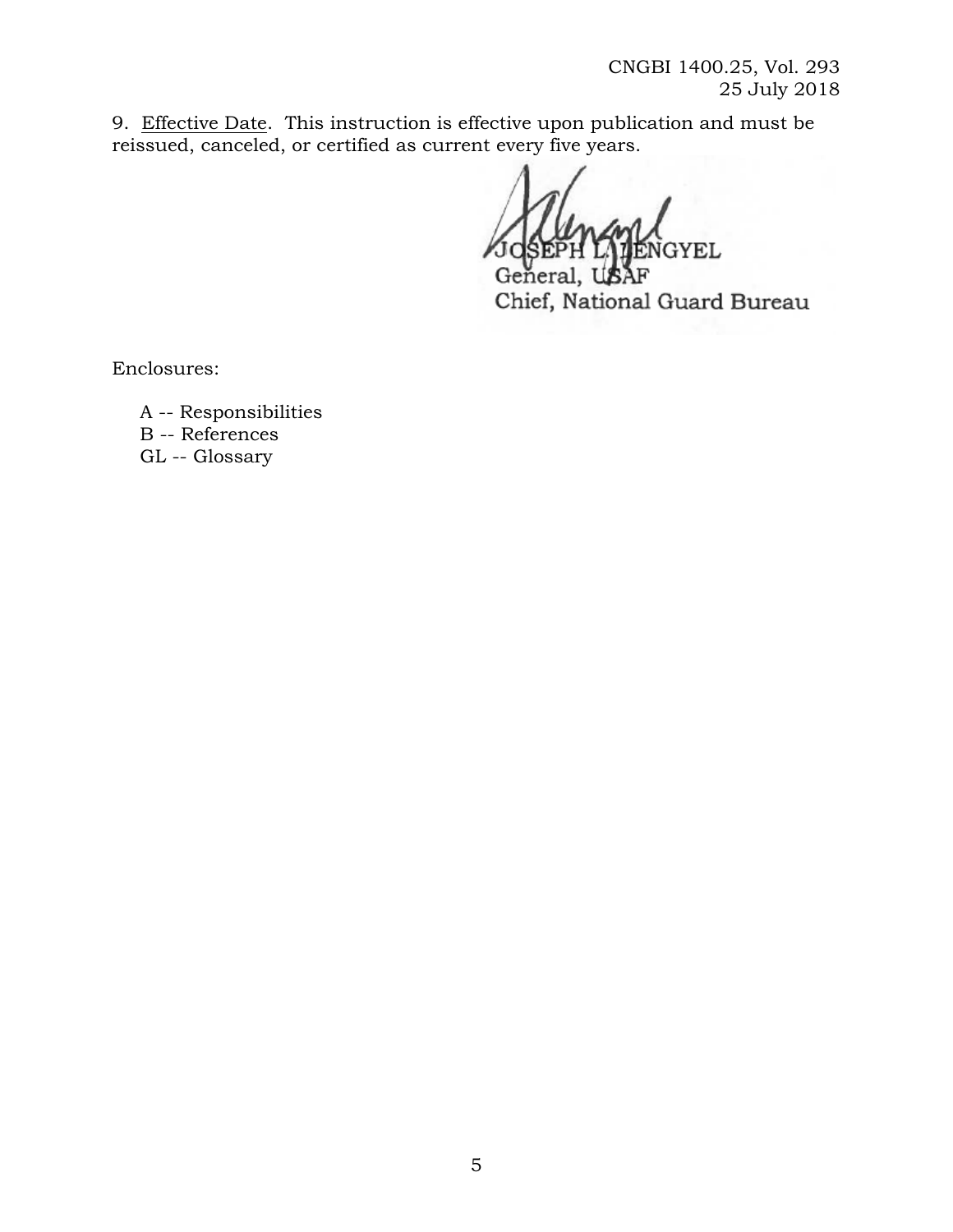#### ENCLOSURE A

#### RESPONSIBILITIES

1. HRO. HROs, under the authority, direction, and control of The Adjutants General and the Commanding General of the District of Columbia NG, will:

a. Provide required automated records.

b. Issue instructions for upkeep and use.

c. Train and assist supervisors in their use of the Supervisor's Employee Work Folder.

d. Caution users that maintenance of these records requires discretion and good judgment.

e. Caution users to provide access to these records only as permitted IAW reference f.

f. Coordinate all subpoena and other discovery requests for personnel records with the servicing NG JAG before releasing any records. This will ensure compliance with all applicable laws and regulations.

2. Higher-Level Reviewer. The higher-level reviewer will ensure that records are kept at the lowest practicable supervisory level within the organization.

3. Employee. An employee who disagrees with the accuracy of or otherwise deems improper an entry in the employee's Supervisor's Employee Work Folder has the right to meet with the supervisor to discuss the entry and request its deletion or change.

a. The employee may submit a written response to the entry, which shall be placed in the Folder immediately following the entry.

b. If the entry is not deleted or changed, the employee may grieve the entry IAW negotiated grievance procedures when appropriate.

4. Supervisors. Supervisors will:

a. Comply with this instruction and ensure that records are maintained to protect employee privacy.

b. Implement procedures to ensure safekeeping and secure storage of personnel records in a manner that protects against casual access.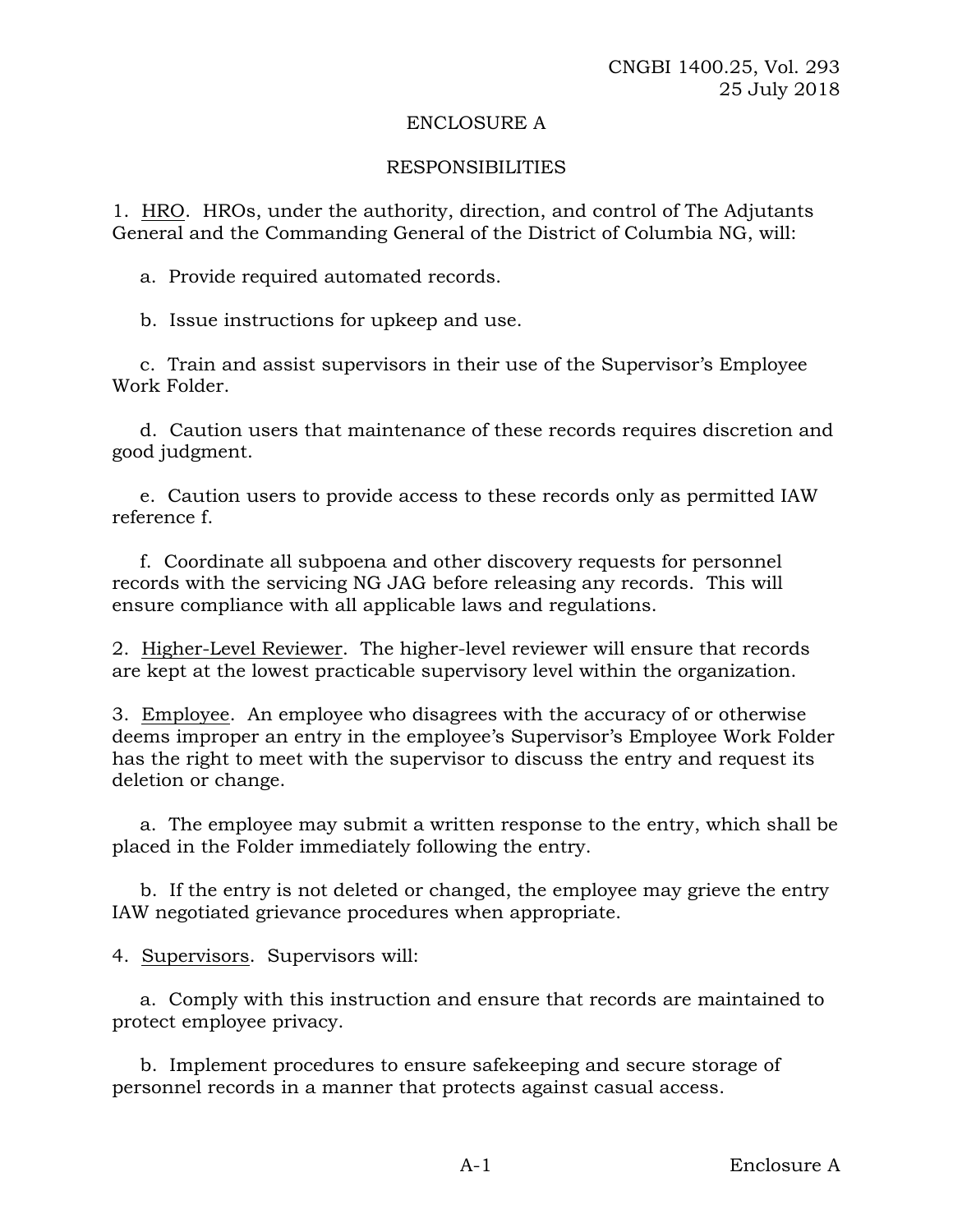c. Ensure NG officials or others outside the NG have access only when appropriate and will not violate personal privacy.

d. Allow employees to review the Supervisor's Employee Work Folder that pertains to them upon request. Employees wishing to provide access to their file to another person must provide the supervisor with written authorization.

e. Disclose records only to other officials or employees who have a need for access to the record in the performance of their duties.

f. If in receipt of a subpoena or other discovery request demanding personnel records, coordinate release with the HRO and servicing JAG before sharing any records. This will ensure compliance with all applicable laws and regulations.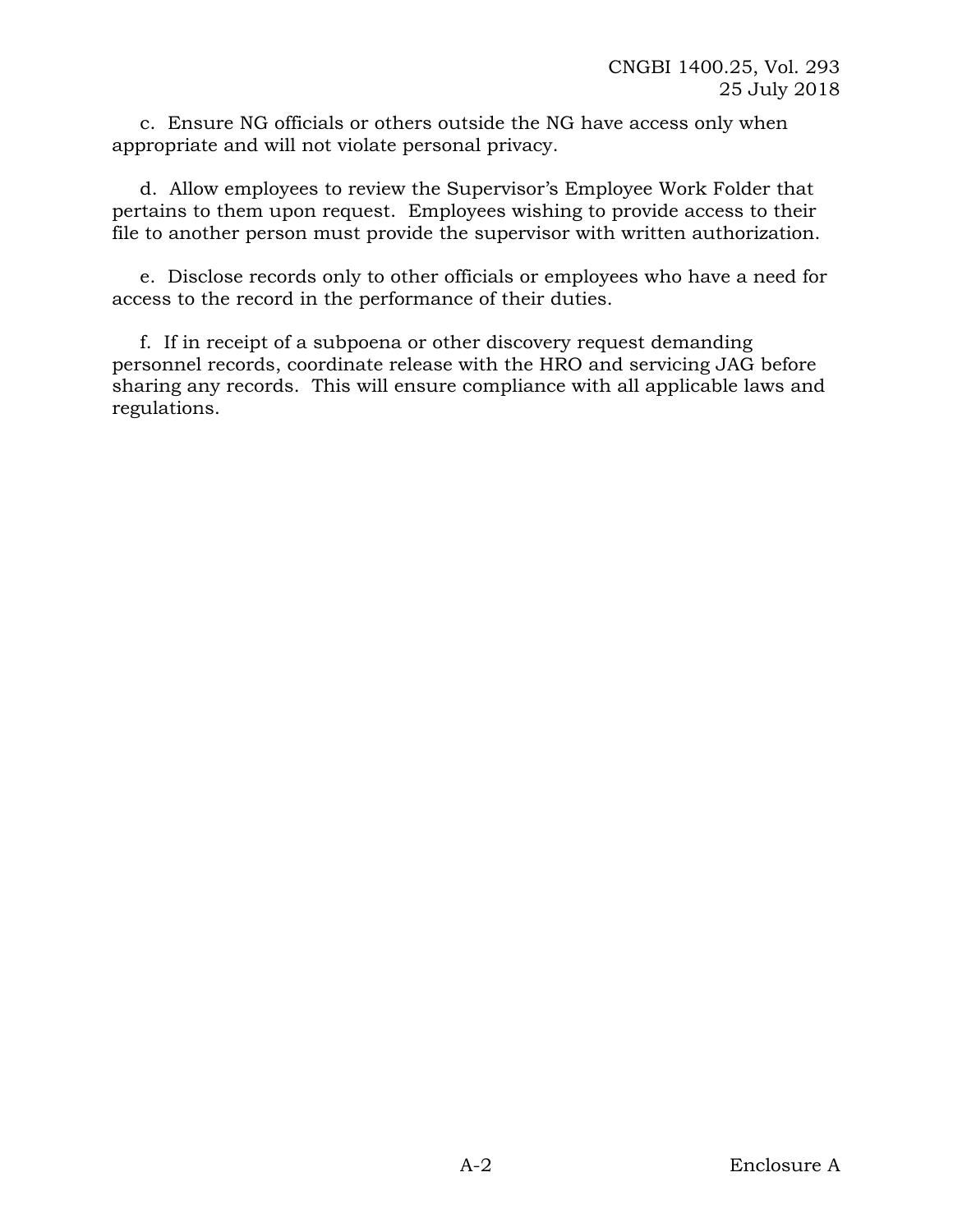#### ENCLOSURE B

#### REFERENCES

a. CNGB Instruction 1400.25A, 10 October 2017, "National Guard Technician Personnel Program"

b. DoD Instruction 1400.25, 01 December 1996, "DoD Civilian Personnel Management System"

c. Office of Personnel Management Operating Manual, Update 13, 01 June 2011, "The Guide to Personnel Recordkeeping"

d. Title 5 Code of Federal Regulations, Part 293, "Personnel Records"

e. CNGB Instruction 5001.01, 05 December 2016, "National Guard Bureau Records Management Program"

f. Title 5 United States Code (U.S.C.), Section 552a, "The Privacy Act," "Records Maintained on Individuals"

g. 10 U.S.C. § 10508, "National Guard Bureau: General Provisions"

h. CNGB Memorandum, 16 February 2017, "Designation of the Adjutants General to Appoint, Employ, and Administer National Guard Employees"

i. Public Law (P.L.) 114-328, 23 December 2016, "National Defense Authorization Act for Fiscal Year 2017"

j. P.L. 114-92, Section 1053, 25 November 2015, "The National Defense Authorization Act for Fiscal Year 2016"